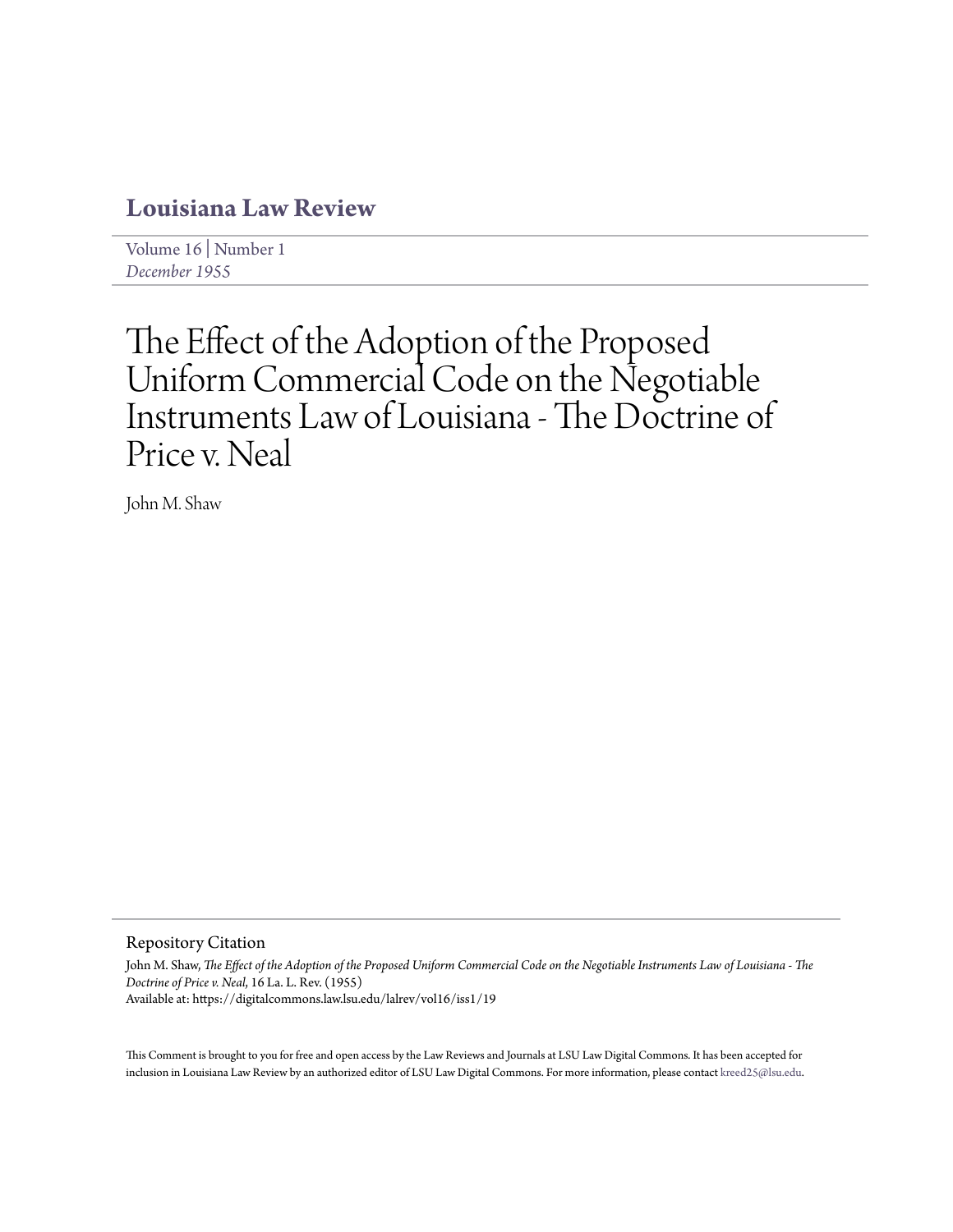## **The Effect of the Adoption of the Proposed Uniform Commercial Code on the Negotiable Instruments Law of Louisiana-The Doctrine of Price v. Neal**

**Under** quasi-contract principles, money paid in error in reliance upon a supposed right or duty is recoverable.<sup>1</sup> An exception to this broad rule is the doctrine expounded in the case of *Price v. Neal.*<sup>2</sup> There, a drawee who had paid an accepted bill and a non-accepted bill, each of which bore the forged signature of the drawer, was denied the right to recover the money paid on either bill from the endorsee who received payment. This doctrinal rule denying a drawee who has paid a forged instrument restitution from a bona fide purchaser has been accepted by courts throughout the United States, including Louisiana. The purpose of this Comment is to examine the situations in which the doctrine may be applied and to determine the possible effects which the adoption of the proposed Uniform Commercial Code would have on the subject in Louisiana.8

### *Forgery of the Drawer's Signature*

The doctrine of *Price v. Neal* finds general application in the situation where the drawer's signature is forged. As a rule, a drawee of a bill who has paid an instrument bearing the forged signature of the drawer will be denied the right to recover the money from a bona fide purchaser of the instrument to whom payment has been made. The reason given by the courts for this rule is that the drawee is bound to know the signature of his customer.4 The doctrine of *Price v. Neal* as it existed under the law merchant is now contained in section 62 of the Negotiable Instruments Law.5 It states:

4. WOODWORD, **THE** LAW OF QUAsI-CONTRACTS 137 (1913): "The true reason for the rule, it is beleived, is one of policy — the policy of maintaining confidence **in** the security of negotiable paper by making the time and place of acceptance or payment the time and place for the final settlement, as between drawee and holder, of the question of the genuineness of the drawer's signature."

5. BRITTON, **BILLs AND NOTES** 621 (1943).

**<sup>1.</sup>** BRITTON, BILLS **AND NOTES 613** (1943).

<sup>2.</sup> **3** Burr. 1354, 97 Eng. Rep. **871** (K.B. **1762).**

**<sup>3.</sup>** The right of a drawee bank to debit the **account** of the drawer for the amount of a **check** negligently drawn is covered **in** the comment dealing with the doctrine of Young v. Grote, 4 Bing. **253, 130** Eng. Rep. 764 **(C.P. 1827),** *The Effect of the Adoption of the Proposed Uniform Commercial Code on the Negotiable Instruments Law of Louisiana- The Doctrine of Young v. Grote,* **16** LOUISIANA LAW REVIEW 134 (1955).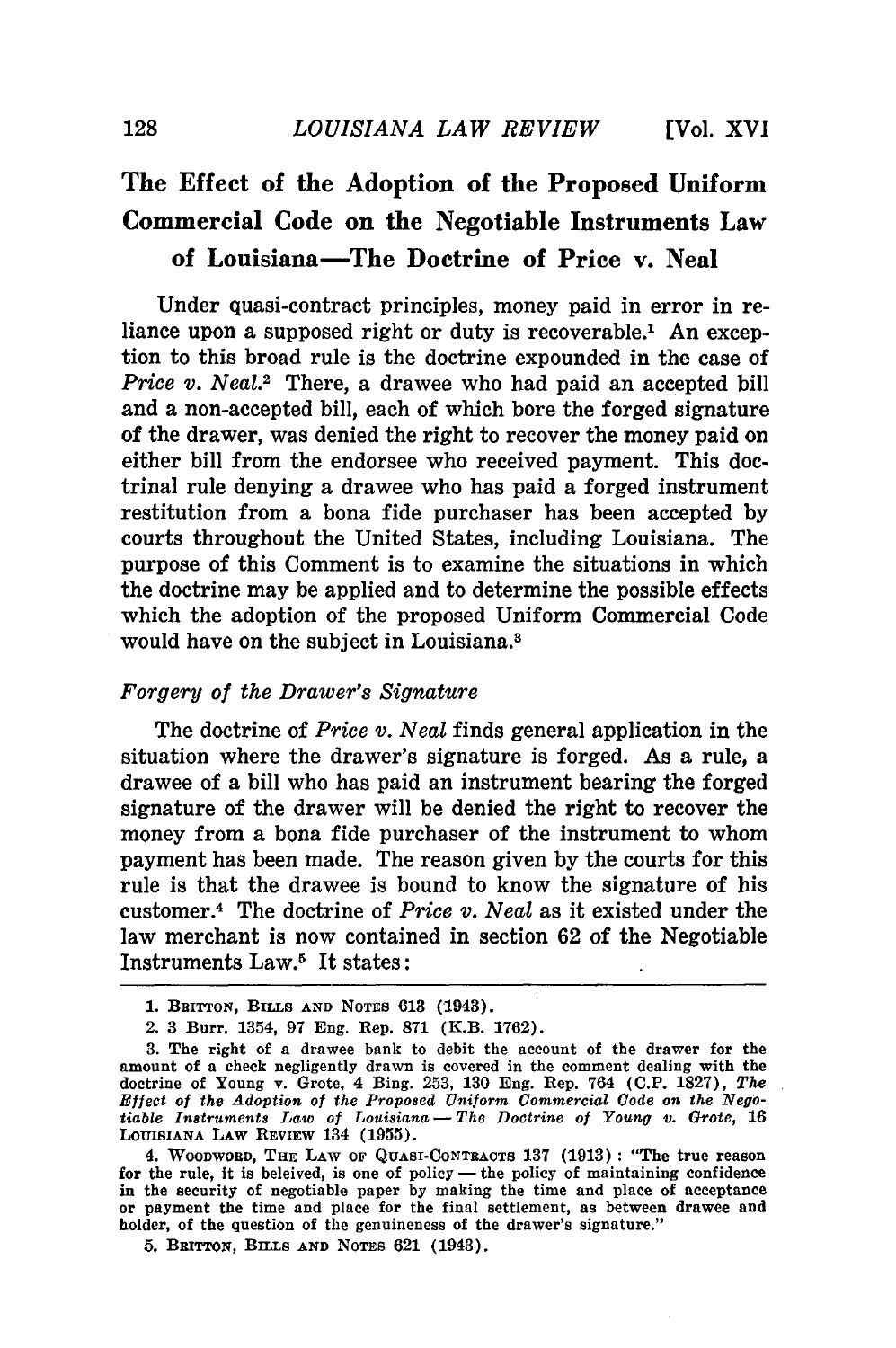#### *COMMENTS*

"The acceptor by accepting the instrument engages that he will pay it according to the tenor of his acceptance, and admits:

- "(1) The existence of the drawer, the genuineness of his signature, and his capacity and authority to draw the instrument; and
- "(2) The existence of the payee and his then capacity to endorse."<sup>6</sup>

The doctrine of *Price v. Neal* was not recognized **by** the Louisiana courts prior to the adoption of the NIL in **1904,7** and not until 1940 in *Security State Bank and Trust Co. v. First National Banks* did a Louisiana court hold squarely that section **<sup>62</sup>** of the NIL includes the doctrine of *Price v. Neal.* Although the word "accepting" and not the word "paying" is employed in the Louisiana statute, the court held that the section includes payment as well as acceptance.<sup>9</sup>

Section 3-418 of the Uniform Commercial Code completely restates section **62** of the NIL:

"Except for recovery of bank payments as provided in the Article on Bank Deposits and Collections (Article 4) and except for liability for breach of warranty on presentment under the preceding section,<sup>10</sup> payment or acceptance of any instrument is final in favor of a holder in due course."

The Code's provision accepts the principle recognized under the NIL that the drawee will be denied the right to recover money paid on an instrument bearing the forged signature of

**8. 199 So. 472 (La. App. 1940).**<br>9. *Id.* at 480; see La. R.S. 7:62 (1950).<br>10. Section 3-418 is subject to certain exceptions which are set out in section 3-417, **SUPPLEMENT** No. **1 TO** 1952 **OFFICIAL DRAFT OF THE UNIFORM COMMERCIAL CODE,** at 21, **UCC** 3-417 **(1955).** No change in substance is made in the **1955** amendments except the elimination of the warranty of no knowledge of a stop payment order. *Id.* at **31.** See Vergari, *Amending the Uniform Commercial Code-In re Articles 3,* 4 *and 5,* **28 TEMPLE L.Q. 529, 537 (1955).**

**<sup>6.</sup>** *LA.* R.S. **7:62 (1950).**

**<sup>7.</sup>** Note, **15 TUL.** L. **REV.** 468, 470 (1941): "Hence, Louisiana courts, prior to the adoption of the Negotiable Instruments Law, had taken the minority position contrary to Price v. Neal. McCall v. Corning, **3** La. Ann. 409, 48 Am. Dec. 454 **(1848) ;** McKleroy **&** Bradford v. Southern Bank of **Ky.,** 14 La. Ann. 458, 74 Am. Dec. 438 **(1859) ;** La. State Bank v. Hibernia Bank and Germania Nat. Bank, **26** La. Ann. **399 (1874)."** *But see* Howard **&** Preston v. The Mississippi Valley Bank, **28** La. Ann. **727, 728,** 26 Am. Rep. **105 (1876). In** that case the drawees who had paid forged drafts drawn upon them were denied recovery from the holder. The court stated: "The drawee of a bill is presumed to have a better knowledge of the signature of the drawer than the holder."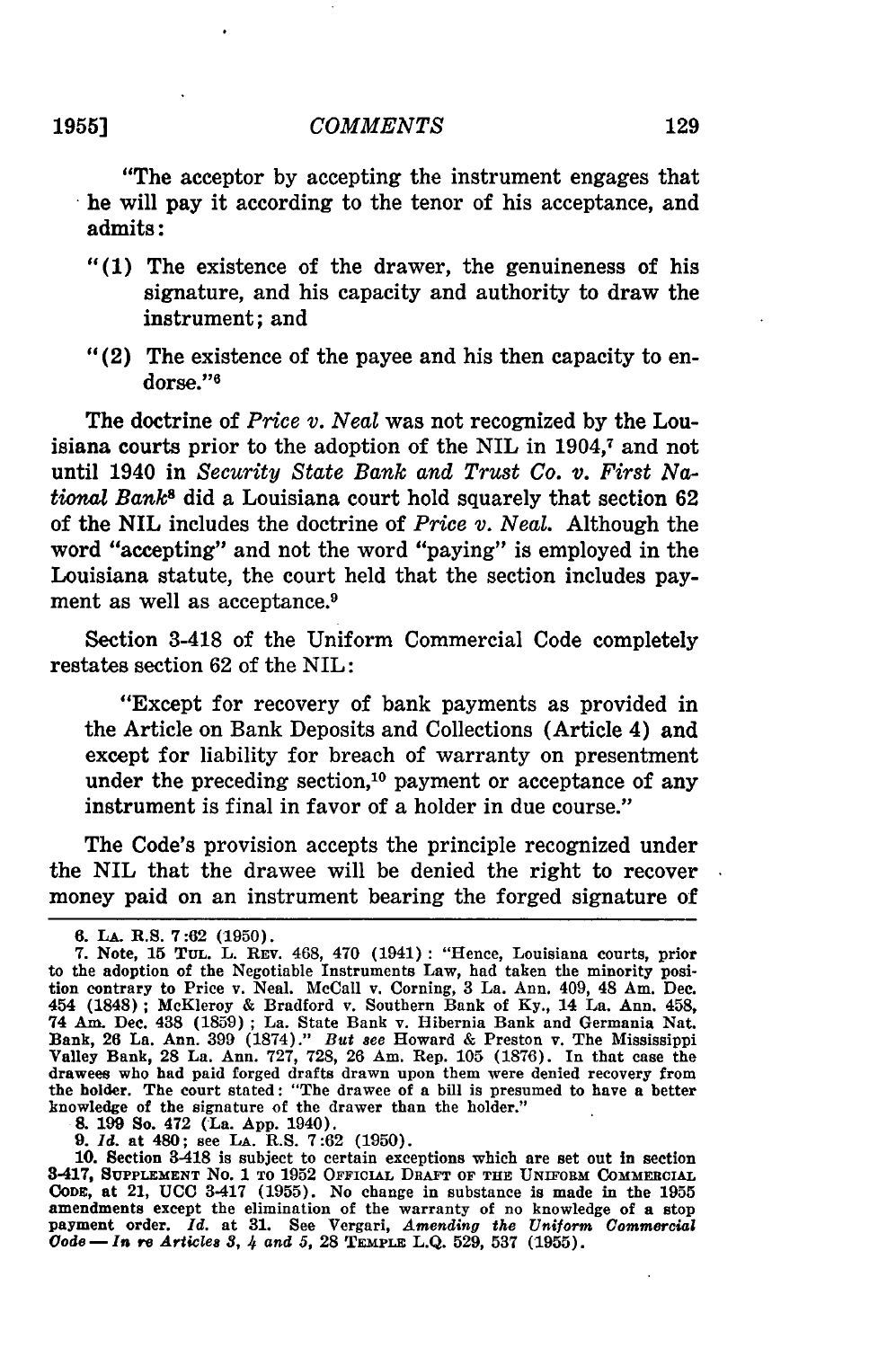the drawer. Further, there can no longer be any question whether or not payment is to be included, for the section specifically provides that "payment or acceptance of any instrument is final in favor of a holder in due course." It should also be noted that the application of this section is not limited to drawees, for it applies to the maker of a note or to any person who pays an instrument. Under section 3-417(1) any person who obtains payment or acceptance makes certain warranties to a person who pays or accepts in good faith.<sup>11</sup> Except for liabilities for breach of these warranties, payment or acceptance of any instrument is final in favor of a holder in due course. Thus, under sections 3-417(1) and 3-418 the drawee's right to recover is no longer based upon quasi-contract principles but upon the basis of warranty.

#### *Forgery of the Payee's Endorsement*

At common law a bona fide purchaser taking under a forged endorsement could not retain as against the drawee the benefits of a payment.12 A Louisiana decision prior to the adoption of the NIL seems to support this view. $18$  In that case the court stated that an "acceptance is not an admission of the payee's signature" and "an acceptance, without knowledge by the acceptor of the fictitious character of the bill, would, it seems, give no remedy and be completely void."<sup>14</sup> Although the NIL does not expressly cover this situation, many American jurisdictions have reached the same result.<sup>15</sup>

The "finality rule" of section 3-418 that "payment or acceptance of any instrument is final in favor of a holder in due course" would not apply to payments made on drafts or notes bearing forged endorsements. This is because section 3-417- **(1)** (a) provides that the person who obtains payment or acceptance warrants that "he has good title to the instrument or is authorized to obtain payment or acceptance on behalf of one who has a good title." However, if an instrument bearing a

**15.** Cases cited in BRTroN, **BiLLs AND NoTEs** 642, n. 2 (1943).

**<sup>11.</sup>** *Ibid.*

<sup>12.</sup> **BRITTON, BILLS AND NOTES 641 (1943): "In accordance with the ac**cepted quasi-contract rule permitting recovery of money paid out under mutual mistake of material fact a drawee of a bill or check may recover money paid out on a genuine instrument under a forged indorsement of the payee or of a special indorsee."

**<sup>13.</sup>** McCall v. Corning, **3 La.** Ann. 409, 48 Am. Dec. 454 (1848).

<sup>14.</sup> *Id.* at 414, 48 Am. Dec. at 458.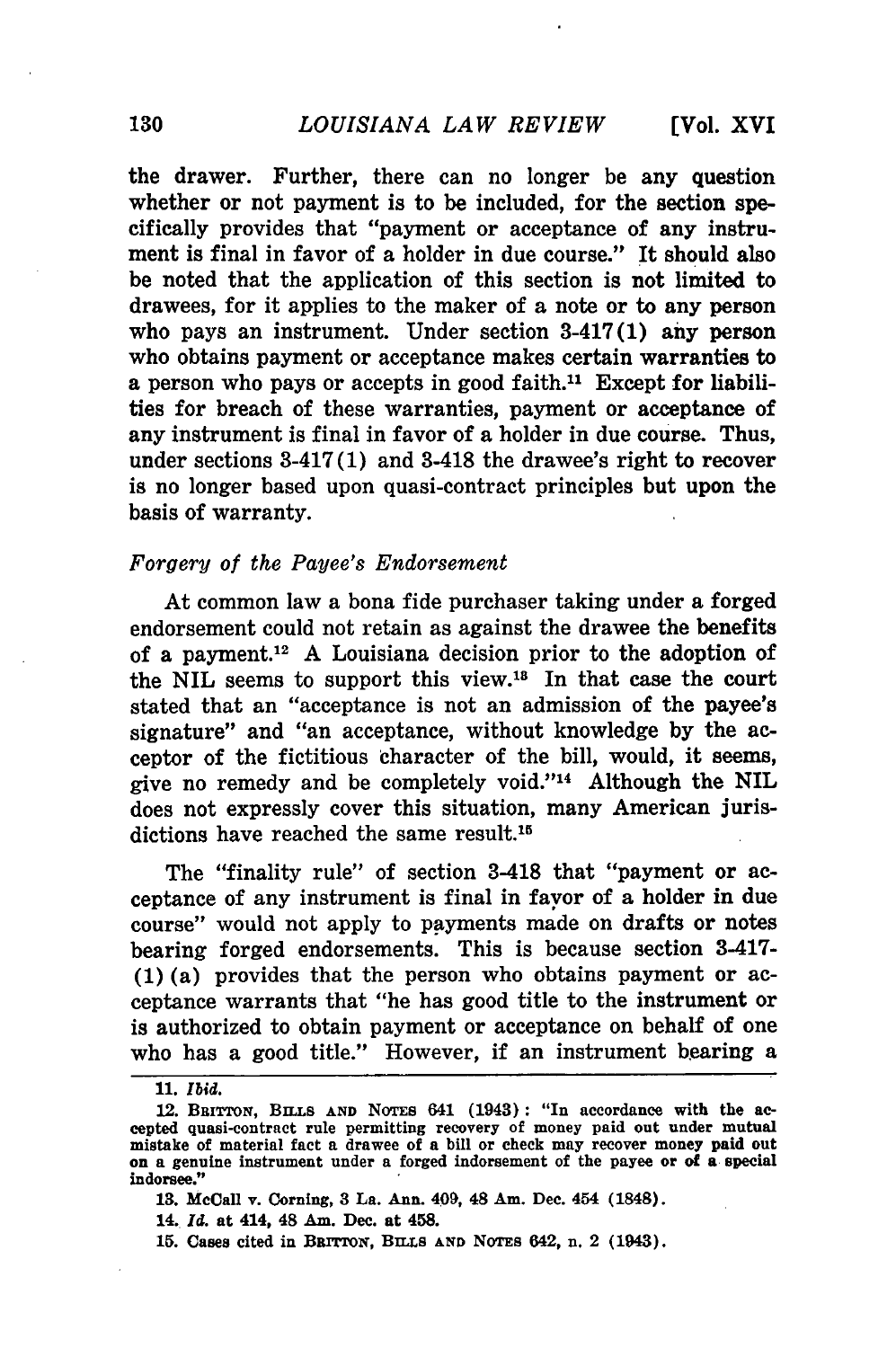**19551**

#### *COMMENTS*

forged endorsement is accepted **by** the drawee and then comes into the hands of a holder in due course, subsequent knowledge of the forgery by the holder in due course would not affect his rights. This is because under section 3-418 the acceptance would be final in favor of the holder in due course.

#### *Materially Altered Instruments*

At common law the drawee of a materially altered bill was allowed to recover the money paid on it. Such a case was deemed to fall within the rule which permitted the recovery of money paid under mistake of fact. The analogy to the rule of *Price v. Neal* was held inapplicable.<sup>16</sup> In a pre-NIL decision the Louisiana Supreme Court reached a result contrary to the majority rule in other jurisditcions.<sup>17</sup> The case involved a suit by the drawee to recover the amount paid on a check which had been fraudulently raised prior to certification. In denying recovery the court rejected the plaintiff's contention that he who pays in error is entitled to recover the money paid and that the only exception is when the signature of the drawer is forged. The decision seems to be in accord with the view later expressed by Professor Ames that "if a holder has in good faith purchased a bill, of which the amount has been raised, and the drawee has in like good faith paid it, the payment, it would seem, should have the same effect in favor of the holder, as the payment of a bill on which the drawer's name is forged."<sup>18</sup> Under NIL section **62** there is conflict of authority as to whether the common law rule continues, but most cases assume that it does.<sup>19</sup> Whether or not the Louisiana court in interpreting the NIL will follow the majority of common law jurisdictions on this point has not been decided. However, if the rule is to be adopted that the drawee bank is the place of final settlement as regards materially altered instruments it ought to rest on more solid foundations than that provided **by** the language of section **62** of the NIL.

**<sup>16.</sup>** *Id.* at **650-51.** Negligence on the part of the drawee in not discovering the alteration did not bar his recovery. National Bank of Commerce v. National Mechanics' Banking Association, **55** N.Y. 211, 14 Am. Rep. **232 (1873).**

**<sup>17.</sup>** Louisiana National Bank v. Citizens' Bank, **28** La. Ann. **189, 26** Am. Rep. **92 (1876).**

**<sup>18.</sup>** Ames, *The Doctrine of Price v. Neal,* 4 **HABv.** L. Riv. **297, 306 (1891).**

<sup>19.</sup> See Interstate Trust Co. v. United States Nat. Bank, **67** Colo. **6, 185** Pac. 260, **100 A.L.R.** 705 (1919) ; McClendon v. Bank of Advance, **188** Mo. **App.** 417, 174 S.W. 203 **(1915).** For cases holding that **NIL § 62** has changed the common law, see Wells Fargo Bank v. Bank of Italy, **292** Pac. 281 (Cal. App. **1930),** *aff'd,* 214 Cal. **156,** 4 P.2d **,781 (1931) ;** National City Bank v. National Bank of Republic, **300 Ill.** 103, **132** N.E. **832,** 22 A.L.R. 1153 **(1921).**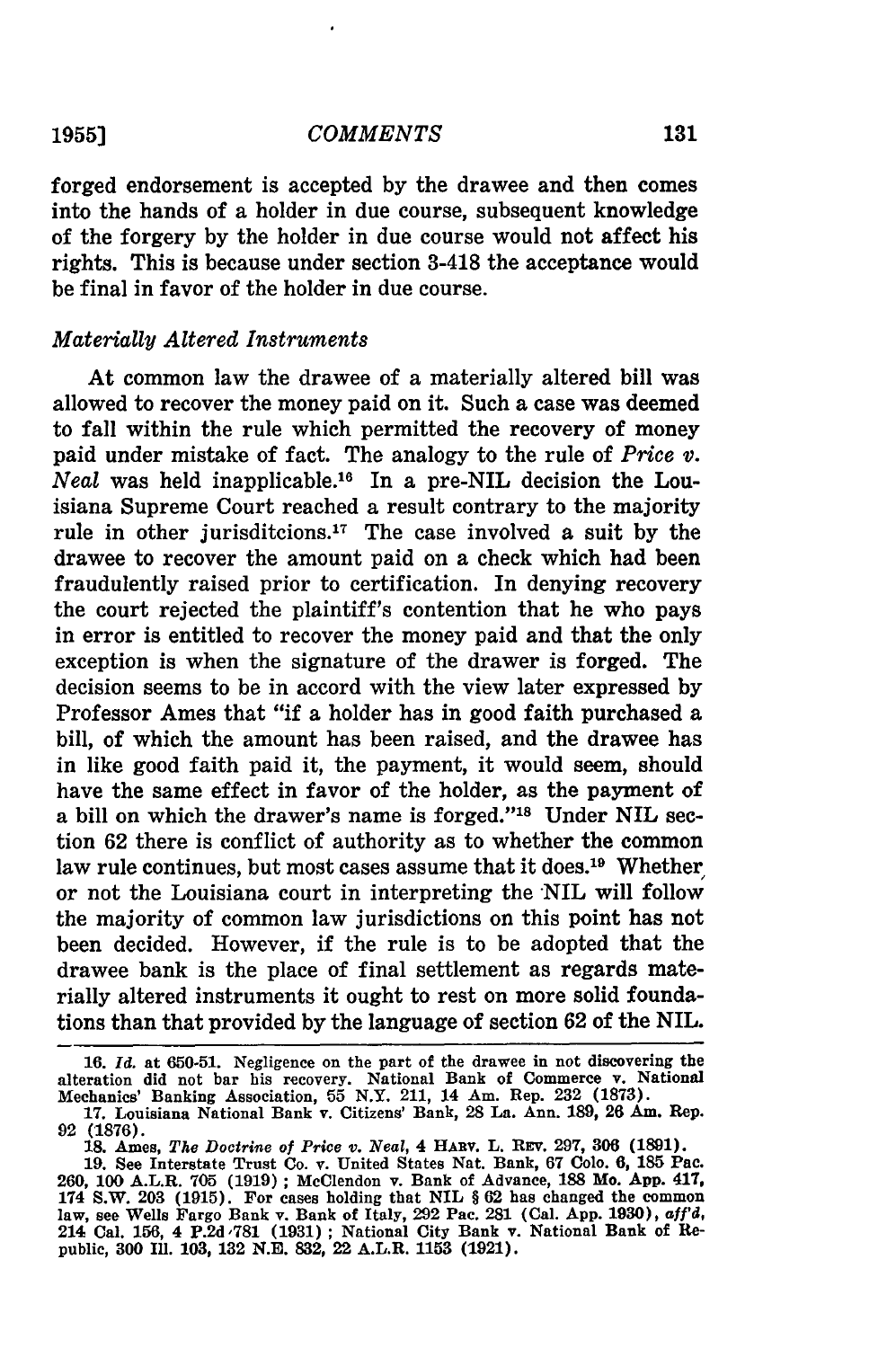Under the Code the drawee who accepts or pays a materially altered instrument would be protected on the theory of warranty. Section 3-417(1)(c) provides that the person who obtains payment or acceptance warrants that "the instrument has not been materially altered." Although a party who obtains payment or acceptance warrants that the instrument has not been materially altered, under section 3-417(1) (c) (iii) such warranties are not given by a holder in due course who has taken a draft drawn on and accepted by a bank after such alteration. The Code would change the majority rule under the NIL in this respect.<sup>20</sup>

#### *Insufficient Funds*

The rule of *Price v. Neal* has been extended to apply to the situation where the accepting or paying bank is mistaken as to the amount of the drawer's account. Cases decided in American jurisdictions before<sup>21</sup> and under the  $NIL^{22}$  support the view that a drawee who accepts or pays an overdraft is liable. Louisiana cases are in accord.23 Once a check is accepted from a good faith holder and is deposited to his credit with the drawee bank, the bank may not later change the amount back to the depositor's account on discovering that the check is an overdraft.<sup>24</sup> A leading English case held that notwithstanding the fact that the mistake was discovered while the holder was at the bank counter, a demand for the return of the money came too late.<sup>25</sup>

Under section 3-418 of the Code, the drawee who accepts or pays would not be allowed to refuse payment nor to recover any amount paid. This provision should always be read in connection with section 3-417 to ascertain whether the drawee would have a remedy for breach of warranty.<sup>26</sup>

Citizens' Bank, **3** La. **App.** 547 **(1926).** .24. BIGELOW, **THE** LAW **OF BILLS,** NOTES **AND** CHECKS **139 (1928).**

<sup>20.</sup> Comment, *The Effect of the Adoption of the Proposed Uniform Commercial Code on the Negotiable Instruments Law of Louisiana* **-** *Certification,* **16** LOUISIANA LAW REviEw 141 **(1955);** Wells Fargo Bank v. Bank of Italy, **292** Pac. **281** (Cal. **App. 1930),** *aff'd,* 214 Cal. **156,** 4 **P.2d 781 (1931);** National City Bank v. National Bank of the Republic, **300 Ill. 103, 132 N.E. 832,** 22 A.L.R. **1153 (1921).**

<sup>21.</sup> The two leading American cases supporting this view are First Nat. Bank v. Burkhardt, **100 U.S. 686 (1879)** and City Nat. Bank v. Burns, **68** Ala. **267,** 44 Am. Rep. **138 (1880).**

<sup>22.</sup> Cohen v. First Nat. Bank, 22 Ariz. 394, **198** Pac. 122, **15** A.L.R. **701 (1921);** First Nat. Bank v. Mammoth Blue Gem Coal Co., 194 **Ky. 580,** 240 S.W. **78 (1922). 23.** Sowers Co. v. First National Bank, **6** La. **App. 721 (1927);** Schutte v.

**<sup>25.</sup>** Chambers v. Miller, **13** C.B. **(N.S.) 128,** 143 Eng. Rep. **50 (C.P. 1862). 26.** See note **10** *supra.*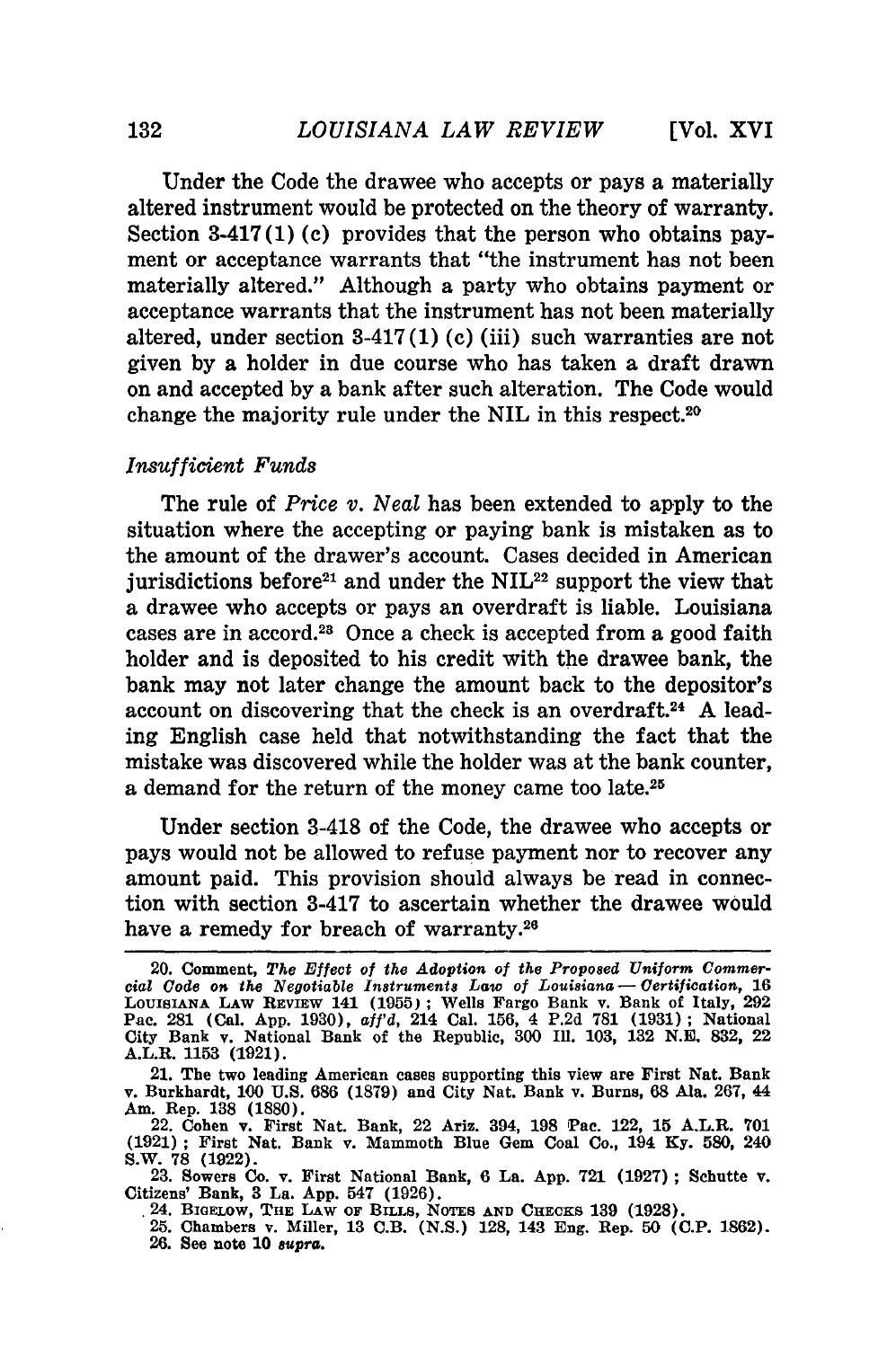#### *COMMENTS*

#### *The Negligent and the Bad Faith Purchaser*

Under the law merchant and the NIL most courts followed the view that negligence on the part of a purchaser of an instrument would free the drawee from the *Price v. Neal* rule.<sup>27</sup> Another line of authority follows the view that, since there is nothing in section 62 of the NIL which forces a contrary result, negligence on the part of the purchaser in failing to discover the forgery does not enable the drawee to recover the money so paid.<sup>28</sup> The Louisiana court has accepted the negligence test in conformity with the majority of American jurisdictions.<sup>29</sup>

At common law and under the NIL a drawee can recover from the forger himself, from a bad faith purchaser possessing knowledge of the forgery at the time he purchased, and presumably, from an innocent purchaser who had knowledge of the forgery at the time he received payment.30 But if a drawee has once accepted a bill from a holder in due course, discovery of fraud afterwards would in no case relieve the drawee.<sup>31</sup>

Since section 3-418 of the Code adopts the "finality rule" in favor of a holder in due course, it apparently rejects the negligence doctrine. But this result could be avoided by the courts by construing negligence to amount to a lack of good faith, thus denying the holder the status of a holder in due course.<sup>32</sup> UCC  $3-417(1)$  would cover the situation in which an innocent purchaser learns of the forgery after he obtains the instrument and later receives payment. It states in part that "unless otherwise agreed any person who obtains payment or acceptance and any prior transferor warrants to a person who in good faith pays or accepts **...** (e) that the instrument has not been materially altered . **.. ."**

#### *Conclusion*

It is submitted that the adoption of the provisions of the Uniform Commercial Code which relate to *Price v. Neal* situa-

**<sup>27.</sup> BurrToN, BILS AND NOTES 626-27** (1943).

**<sup>28.</sup>** *Id.* at **631.**

**<sup>29.</sup>** Security State Bank and Trust Co. v. First National Bank, **199** So. 472, 478 (La. **App.** 1940). The court stated: "Certainly, there is nothing in the law that rwould excuse negligence, and therefore if negligence is proven and the drawee is free from fault, the plaintiff should recover judgment." *But* see Howard and Preston v. Mississippi Valley Bank, **28** La. Ann. **727, 26** Am. Rep. **105 (1876). 30. BEITTON, BILLS AND NOTES 626** (1943).

**<sup>30.</sup> BEITTON, BILLS AND NOTES 626 (1943).**<br> **31. BIGELOW, BILLS, NOTES, AND CHECKS 128 (1928).**<br> **32. See discussion in STEFFEN, CASES ON COMMERCIAL AND INVESTMENT PAPER** 459 **(2d** ed. 1954).